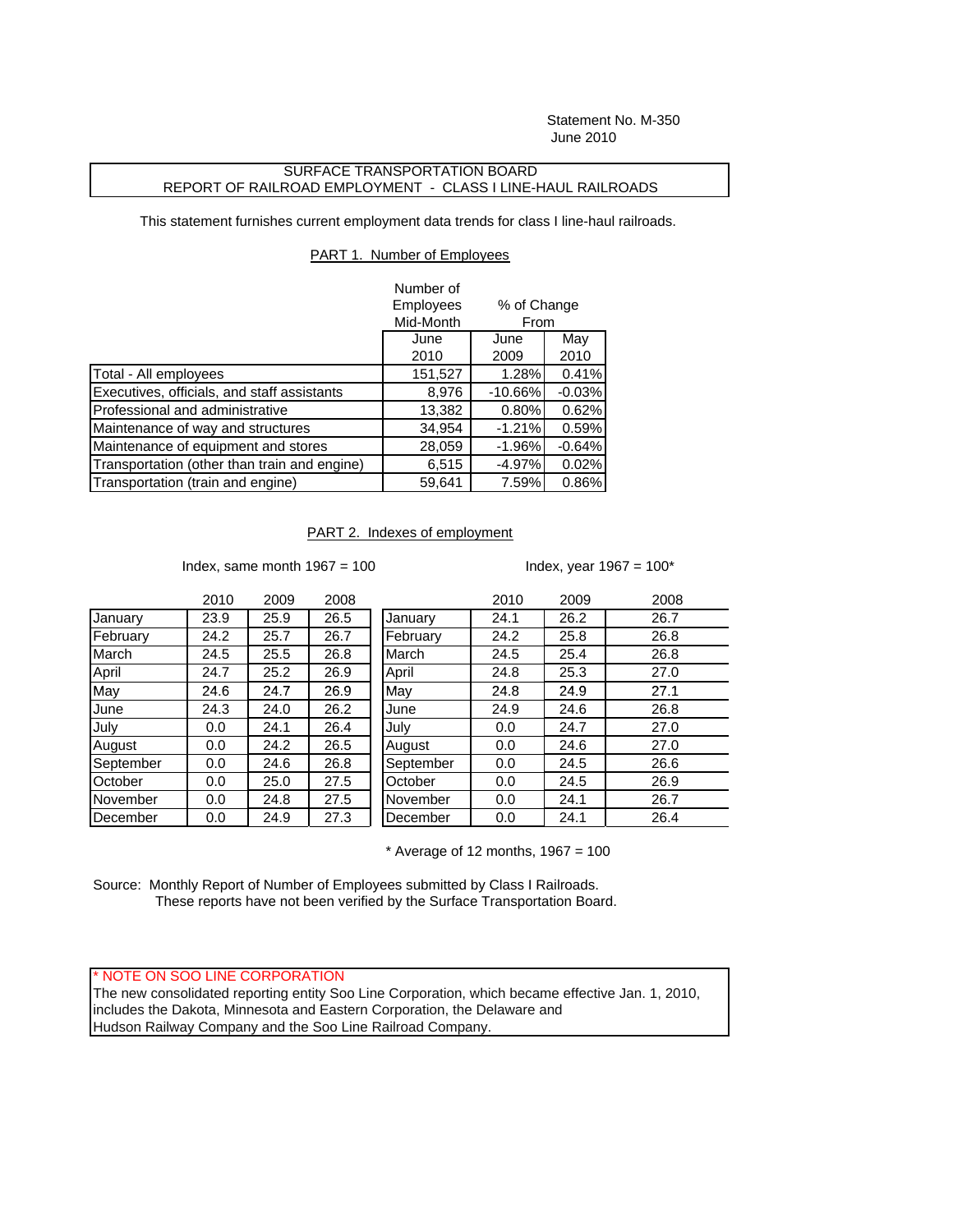| <b>CARRIER</b><br><b>Jun-10</b> |                                 | L <sub>100</sub> | L200   | L 300  | $L$ 400 | L500     | L600   | TOTAL   |
|---------------------------------|---------------------------------|------------------|--------|--------|---------|----------|--------|---------|
| <b>BNSF</b>                     | 130500                          | 1,724            | 3,670  | 8,667  | 6,855   | 1,413    | 15,032 | 37,361  |
| <b>CSX</b>                      | 121500                          | 1,147            | 2,615  | 6.191  | 4,925   | 1,710    | 10,928 | 27,516  |
| CN/GTW                          | 114900                          | 357              | 503    | 1,884  | 795     | 390      | 2,325  | 6,254   |
|                                 | (Includes all CN US Operations) |                  |        |        |         |          |        |         |
| <b>KCS</b>                      | 134500                          | 284              | 352    | 449    | 361     | 80       | 1.196  | 2,722   |
| <b>NS</b>                       | 117100                          | 1.819            | 2.703  | 6.016  | 5,384   | 1.386    | 10.610 | 27,918  |
| SOO*                            | 137700                          | 224              | 426    | 1.156  | 529     | 176      | 1.423  | 3,934   |
| UP                              | 139400                          | 3,421            | 3,113  | 10,591 | 9,210   | 1,360    | 18,127 | 45,822  |
|                                 |                                 |                  |        |        |         |          |        |         |
| <b>TOTAL</b>                    |                                 | 8,976            | 13,382 | 34,954 | 28,059  | 6,515    | 59,641 | 151,527 |
|                                 |                                 |                  |        |        |         |          |        |         |
| <b>NRPC</b>                     | 103000                          | 1,425            | 4,829  | 2,933  | 4,921   | 2,892    | 3,348  | 20,348  |
|                                 |                                 |                  |        |        |         |          |        |         |
|                                 |                                 |                  |        |        |         |          |        |         |
|                                 |                                 | June             | June   | May    |         | % Change |        |         |

|           | 2010          | 2009    | 2010    | Year          | Month    |
|-----------|---------------|---------|---------|---------------|----------|
|           |               |         |         |               |          |
| $L$ 100   | 8,976         | 10,047  | 8,979   | $-10.66%$     | $-0.03%$ |
| L 200     | 13,382        | 13,276  | 13,300  | 0.80%         | 0.62%    |
| L300      | 34,954        | 35,382  | 34,748  | $-1.21%$      | 0.59%    |
| L400      | 28,059        | 28,619  | 28,241  | $-1.96%$      | $-0.64%$ |
| L500      | 6,515         | 6,856   | 6,514   | $-4.97%$      | $0.02\%$ |
| L600      | 59,641        | 55,434  | 59,133  | 7.59%         | 0.86%    |
| TOTAL     | 151,527       | 149,614 | 150,915 | 1.28%         | 0.41%    |
|           |               |         |         | Ratio         | Ratio    |
|           | 1967          |         | 2010    | Corresp.      | Average  |
|           | <b>Months</b> |         | Months  | <b>Months</b> | Month    |
|           |               |         |         |               |          |
| January   | 614,766       |         | 146,890 | 23.9          | 24.1     |
| February  | 610,335       |         | 147,617 | 24.2          | 24.2     |
| March     | 608,751       |         | 149,240 | 24.5          | 24.5     |
| April     | 611,136       |         | 151,088 | 24.7          | 24.8     |
| May       | 613,824       |         | 150,915 | 24.6          | 24.8     |
| June      | 624,153       |         | 151,527 | 24.3          | 24.9     |
| July      | 623,096       |         | 0       | 0.0           | 0.0      |
| August    | 619,419       |         | 0       | 0.0           | 0.0      |
| September | 606,714       |         | 0       | 0.0           | 0.0      |
| October   | 597,271       |         | 0       | 0.0           | 0.0      |
| November  | 593,568       |         | 0       | 0.0           | 0.0      |
| December  | 590,100       |         | 0       | 0.0           | 0.0      |
|           |               |         |         |               |          |

Source: Monthly Report of Number of Employees submitted by Class I Railroads. These reports have not been verified by the Surface Transportation Board.